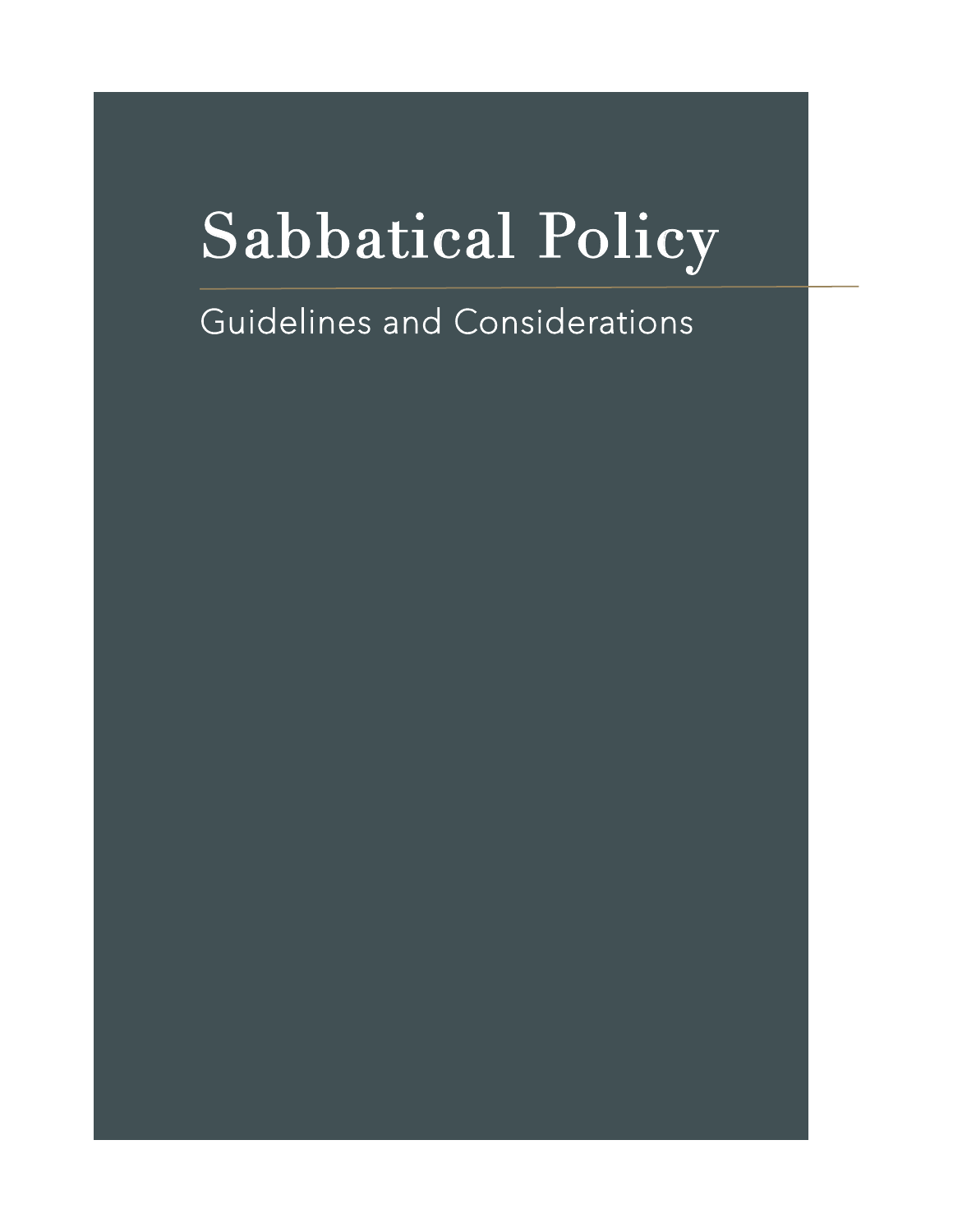# The Need For a Sabbatical Policy

#### Why a sabbatical policy?

Once a church has decided to implement proactive, healthy sabbaticals for their ministry staff, it is extremely useful to have a sabbatical policy. The following are reasons why this is beneficial:

- 1. Formulating a policy provides the opportunity for the ministry staff, eldership, board, leadership, etc. to proactively discuss what a sabbatical can be, and for what purposes it is beneficial.
- 2. A policy formulation process moves the discussion from personal opinions (staff and non-staff) surrounding sabbaticals, toward an educated, research-based process to draw conclusions regarding sabbatical principles and their implementation in the local church.
- 3. A policy helps facilitate a proactive culture of minister health, replacing countless hours of reactionary discussions regarding an individual minister's current "need", etc.
- 4. A policy can flush out details regarding frequency, length, finances, and accountability surrounding the sabbatical.
- 5. A policy can then be presented to the church with confidence, having been spiritually processed, thoroughly discussed, and concluded upon. Then when it is time for a minister to take a sabbatical, the church can have been previously "foretold", confidence in the process, and security that their spiritual leaders are not "in trouble." Those who may have questions or struggle with a sabbatical can then be directed to appropriate avenues to help resolve their questions.
- 6. A policy can greatly reduce the fear, shame, guilt, and hesitancy ministers and their families can feel in advocating for their own well-being. A policy's presence communicates that it is not a "personal" issue, but a principled one, rooted in Biblical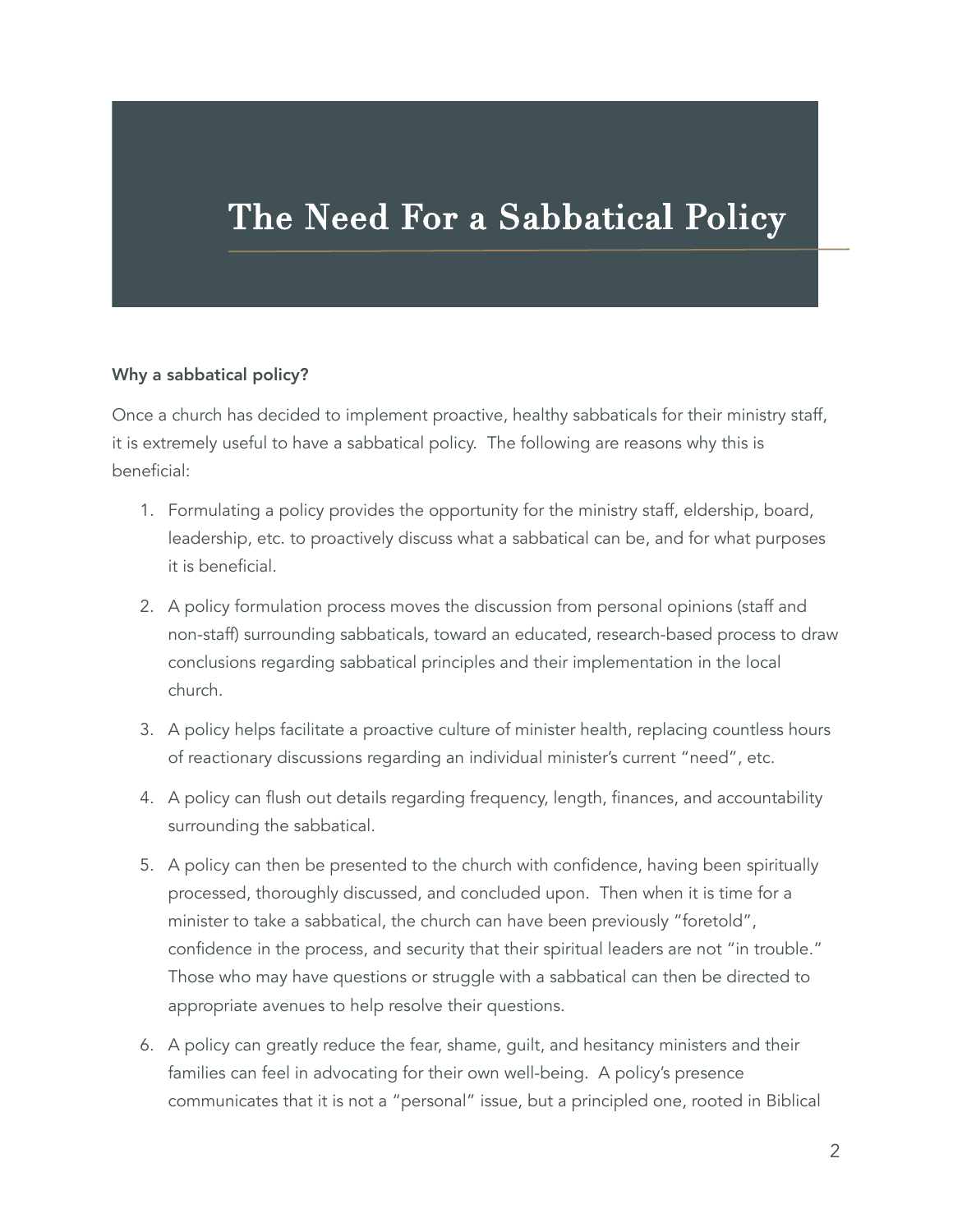wisdom and carefully executed. This greatly enhances the minister's ability to receive what they should on a sabbatical, especially for those more "accused" or from "workaholic" type backgrounds.

- 7. A policy can be shared in an interview process to demonstrate the leadership's commitment to create an environment of health for their ministers and their families.
- 8. A policy can be revised as sabbaticals are practiced and wisdom is gained surrounding this practice.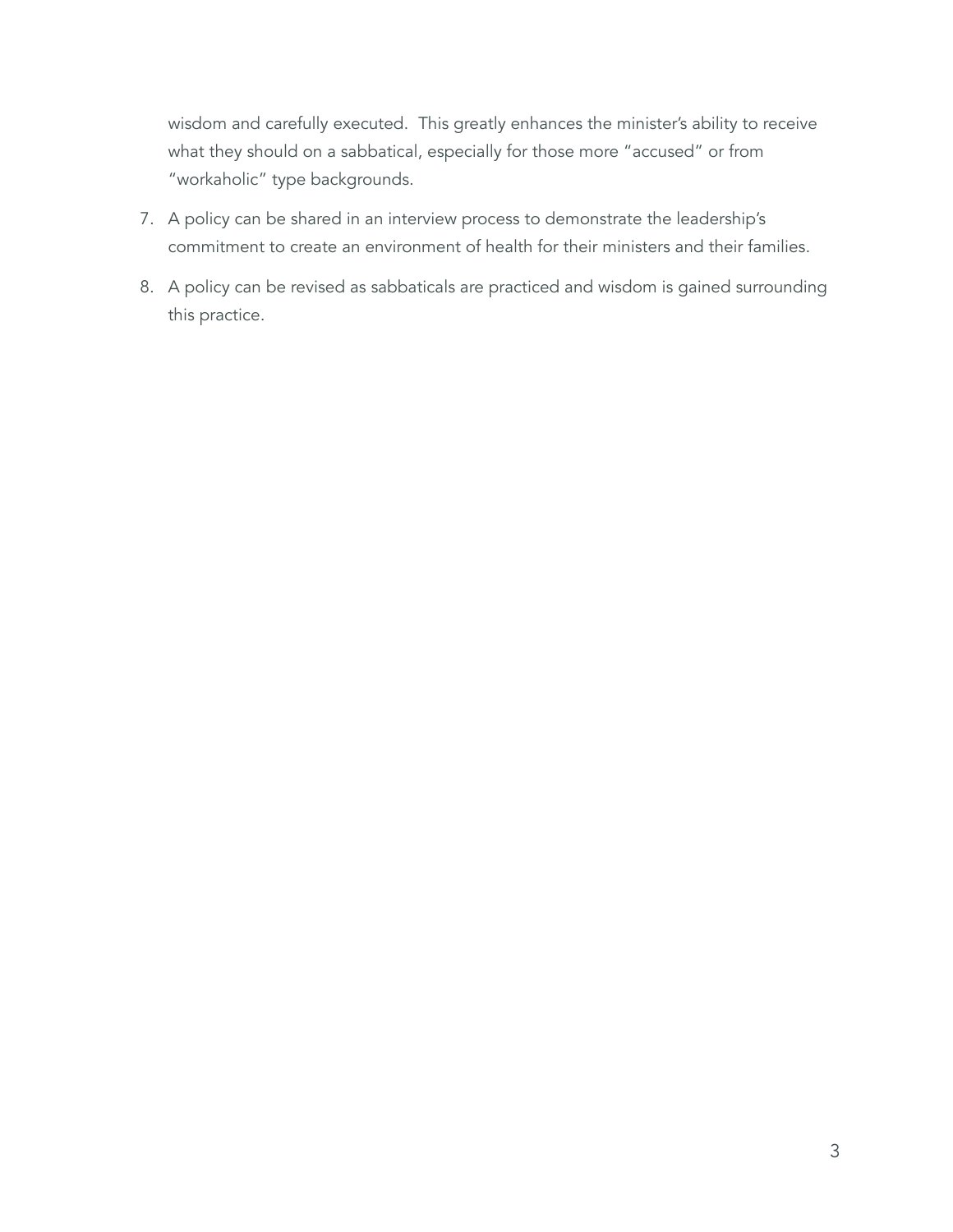# Considerations for Formulating a Sabbatical Policy

#### A sabbatical policy should answer the following questions:

- 1. Who should get sabbaticals?
	- a. Lead minister only?
	- b. All ministry staff?
	- c. Non-paid ministry roles?
- 2. How often should a sabbatical be?
	- a. Every 5-7 years (trending toward 5 years according to "Sabbaticals" by Rusty Mckie<sup>1</sup>)?
- <span id="page-3-1"></span>3. How long should the sabbatical be?
	- a. 1 to 6 months… 3 months being most common?
	- b. Sliding scale based on years of service, years between sabbaticals, ministry responsibility?
- 4. Should the church help fund sabbaticals?
	- a. A healthy sabbatical including travel, solitude, can quickly get expensive… should these costs be deferred by the church?
	- b. Scholarship / grant research?
- 5. When should the proposal be submitted?
	- a. How much time is desired to prepare congregation for time away?
	- b. Three months prior to a year recommended.
- 6. Who should approve your proposal?
	- a. Eldership? Board? Other staff?
	- b. Communication with regional family of churches?

<span id="page-3-0"></span><sup>&</sup>lt;sup>1</sup>The primary resource for these considerations were found in "Sabbaticals: How to Take a Break From Ministry Before Ministry Breaks You" by Rusty McKie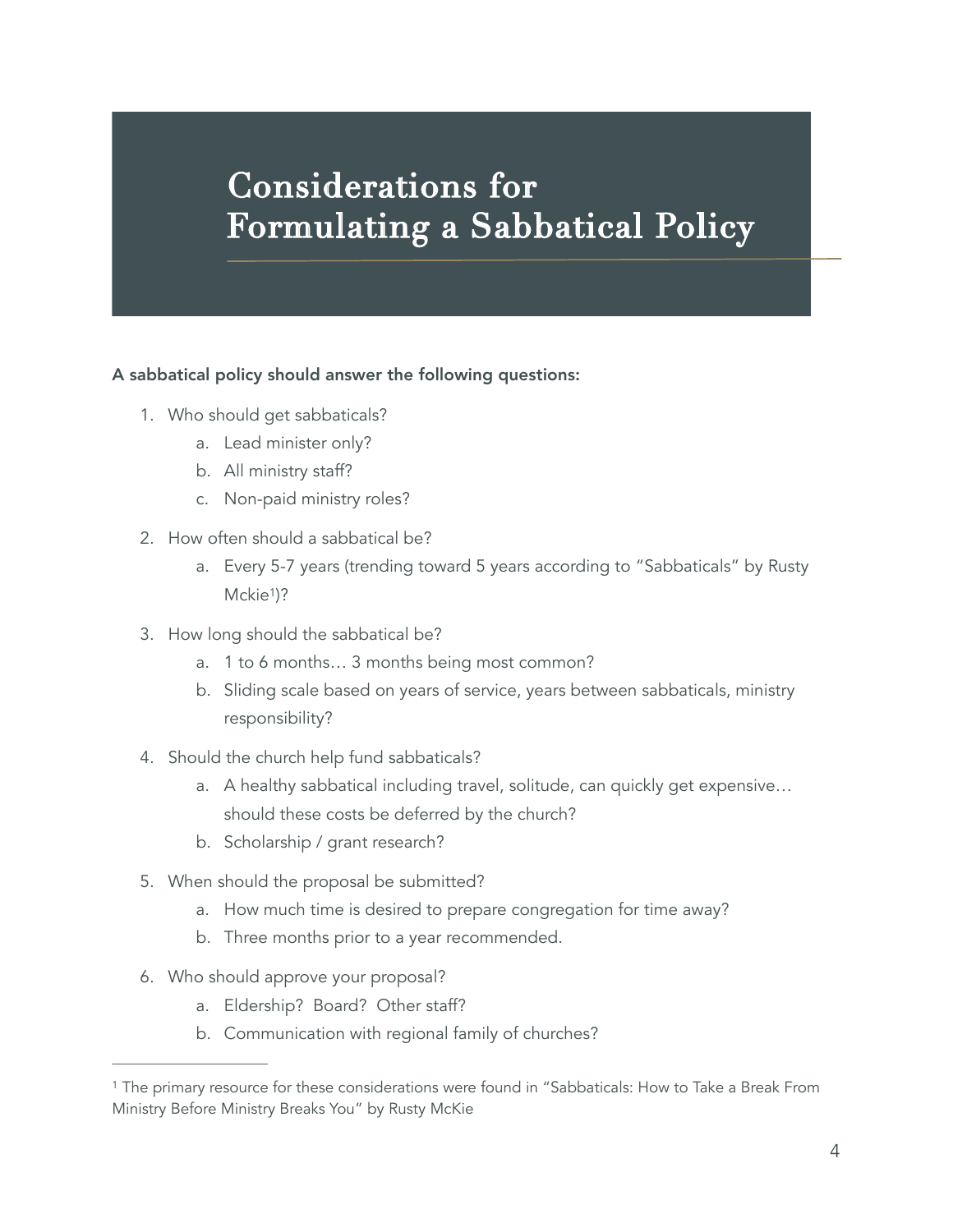- 7. Who should mentor the individuals receiving a sabbatical?
	- a. A sabbatical coach is highly recommended.
- 8. When and to whom will you give a post-sabbatical report?
	- a. Leadership group?
	- b. Board?
	- c. Congregation?
- 9. Should there be a commitment of post-sabbatical employment?
	- a. It is often recommended that an employee make a "soft" commitment to not leave the local congregation for a year following a sabbatical, God-willing.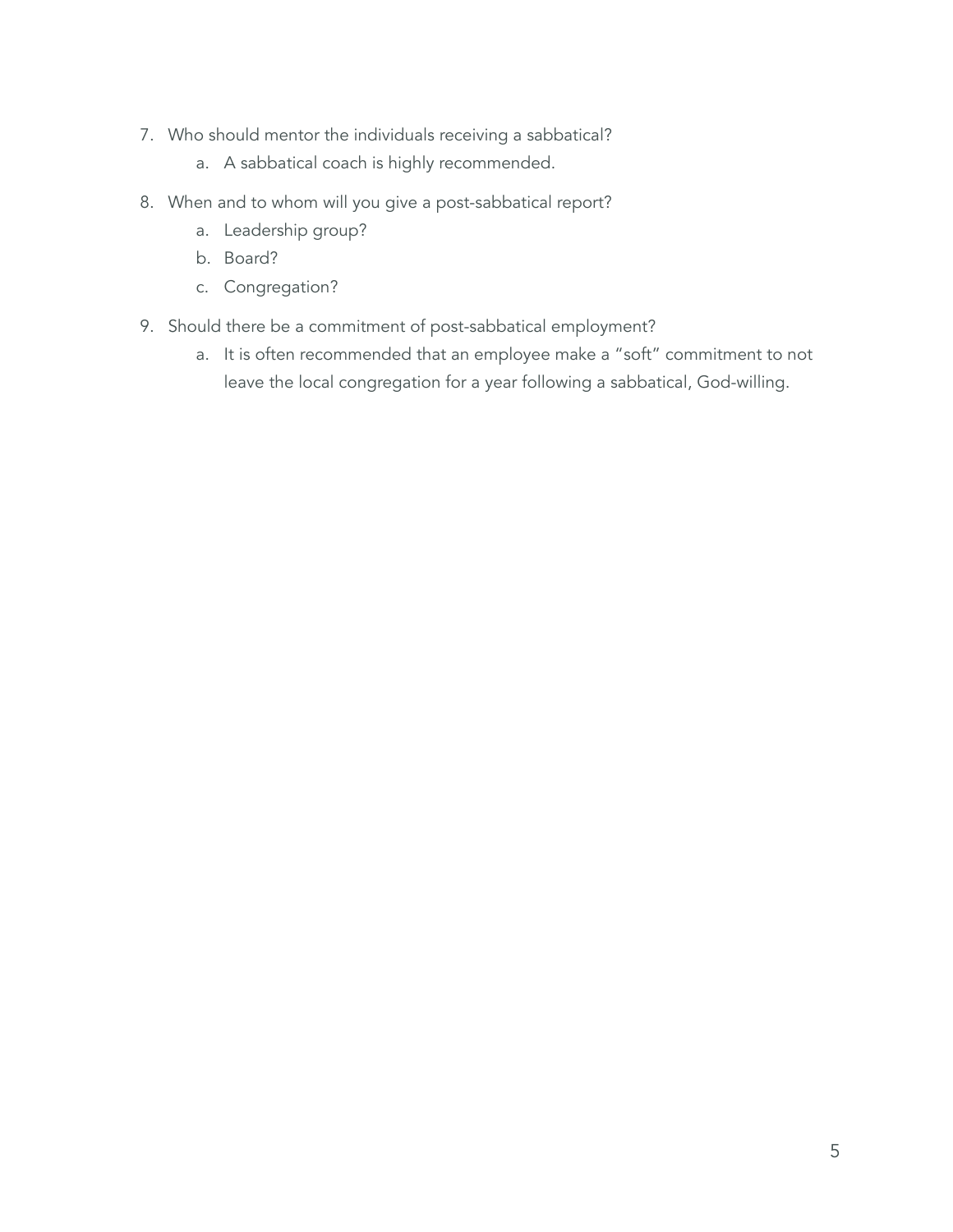# Sample Policies

*Note: These policies may have been amended since the printing of this document.*

#### Chippewa Valley Church Sabbatical Policy

Sabbatical Leave Creation date: 01/01/2016

#### **General**

The word "sabbatical is derived from "Sabbath." Sabbath time is based on Genesis 2:1-4a in which God modeled and later required (Exodus 16:23) the setting aside of 1/7th of our time for rest.

Historically, in church and academia, professionals are given a sabbatical every seventh year. The purpose of this practice is for clergy to get a time of rest, recovery, renewal and reeducation in their field.

#### Purpose

A sabbatical is intended for the mutual benefit and growth of both the worker and the congregation. The timing for the sabbatical is an important consideration and must be determined in the light of and be compatible with the congregation's present needs and programming. Therefore, the exact timing and its funding must be approved by the church board of directors and leadership team.

Financial support of the church worker by the congregation during the sabbatical will include full salary and benefits with exception to car allowance.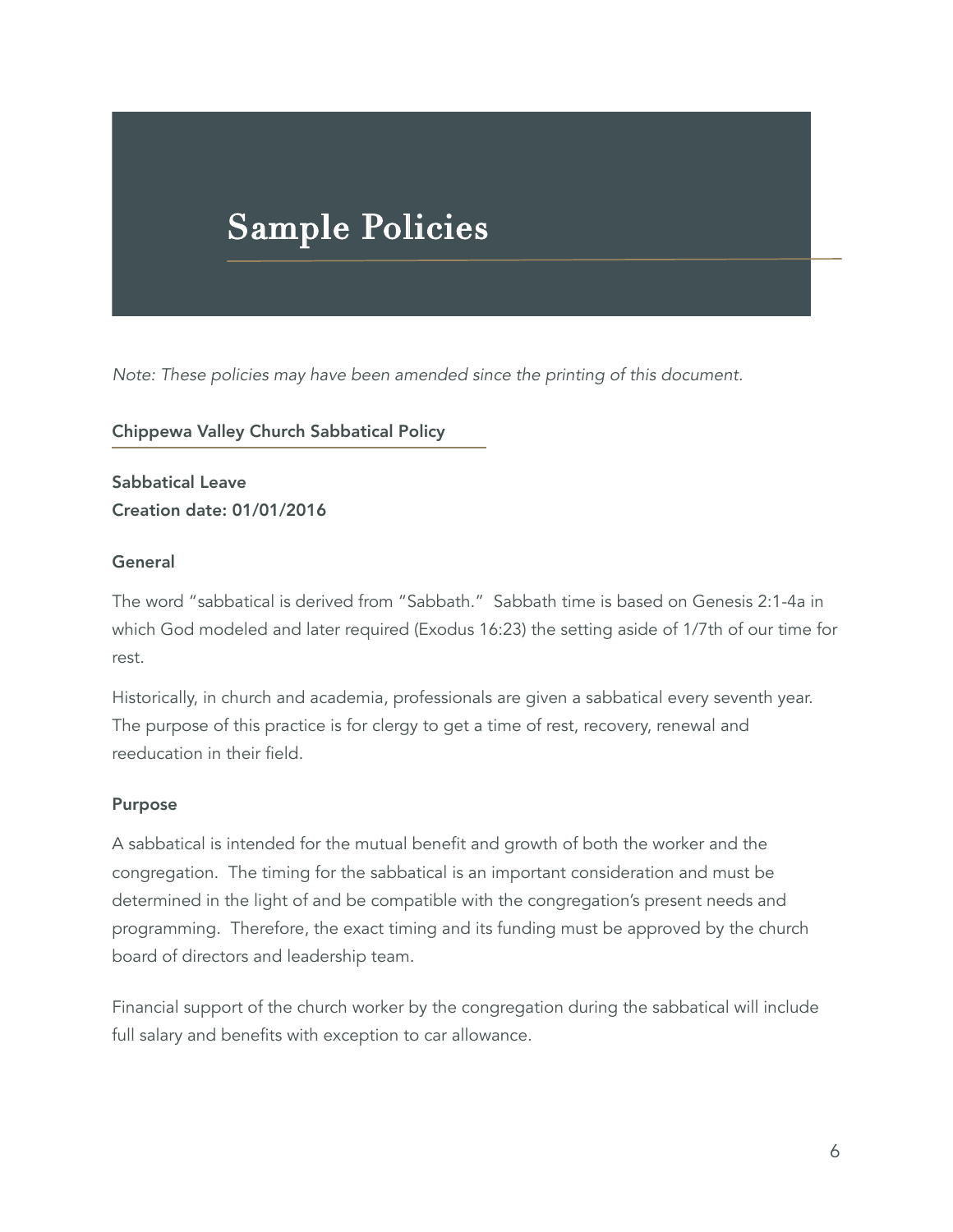#### Benefits of Sabbaticals

- For the church:
	- An experienced professional church worker who returns from sabbatical with renewed energy and zeal for the ministry.
	- An opportunity to develop congregational leadership.
	- An opportunity to show support and care for a beloved staff member and his/her family.
- For the congregational church leader
	- A needed break from long hours, high pressure, personal sacrifice, and the 24/7 nature of ministry.
	- A time for prayer, rest, study, decision-making, and travel.
	- A change of scenery which can help prevent burnout.
	- The opportunity to develop greater self-awareness and spiritual depth.
	- A time with family and friends, to renew and strengthen those relationships.

#### Policy

Sabbaticals will be granted to any full-time and part-time ministry staff based on the following accrual rates:

#### Leave

- Sabbatical leave will be accrued by paid ministry staff at a rate of 1 week per 6 months of service with the CVC.
- Leave accrual will be capped at 7 years (total of 14 weeks), after which no additional leave will be accrued until leave is taken.

Salary & Sabbatical Funding

- Sabbatical funding will be accrued to cover expenses during leave. Funds will accumulate at a rate of \$250 per 6 months with the CVC.
- Funding accrual will be capped at 7 years (total of \$3500), after which no additional funding will be accrued until leave is taken.
- Ministry staff will continue with their regular pay during sabbatical leave.

Accrual will begin as of the first day of employment for ministry staff members. Couples will accrue leave and funding separately as individuals.

Staff members will continue to receive full salary and benefits. Car allowance is not paid during this time.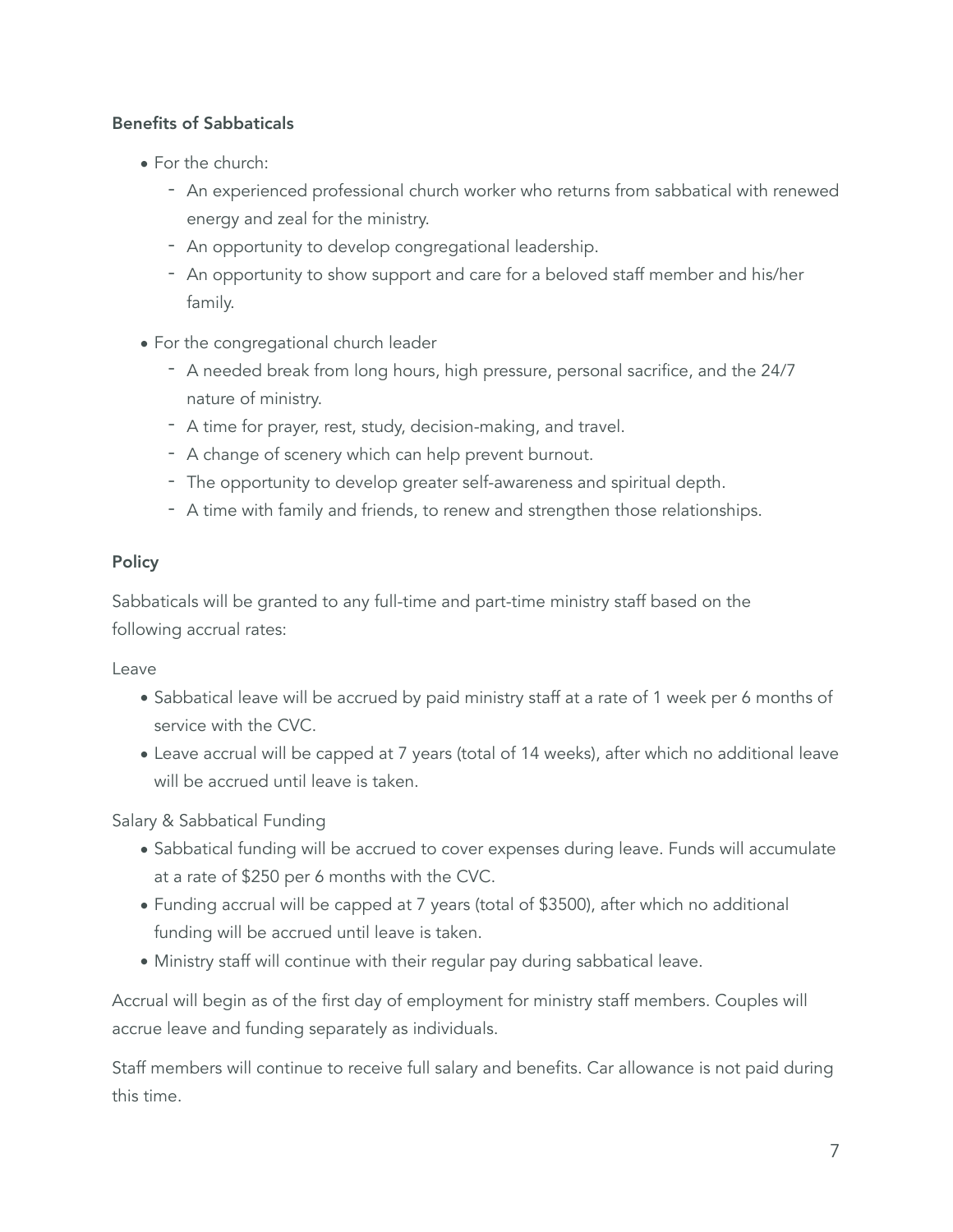#### Payout Upon Termination of Employment

Payout of sabbatical funds for termination due to transfer or non-disciplinary reasons.

• Employee's that are transferred or terminated for non-disciplinary reasons will receive the accumulated sabbatical funds upon termination.

Payout of sabbatical funds for termination due to disciplinary actions

• Employee's that are terminated for disciplinary reasons will not receive the accumulated sabbatical funds upon termination.

#### Restrictions

Sabbatical leave will not be used for disciplinary measure. No ministry staff member will be placed on leave by the Congregational Leader or Board of Directors.

Vacation time and sabbatical leave will not be combined contiguously, i.e., a staff member cannot take five weeks sabbatical and then two weeks vacation time together.

Staff members cannot request sabbatical leave that has not been accrued.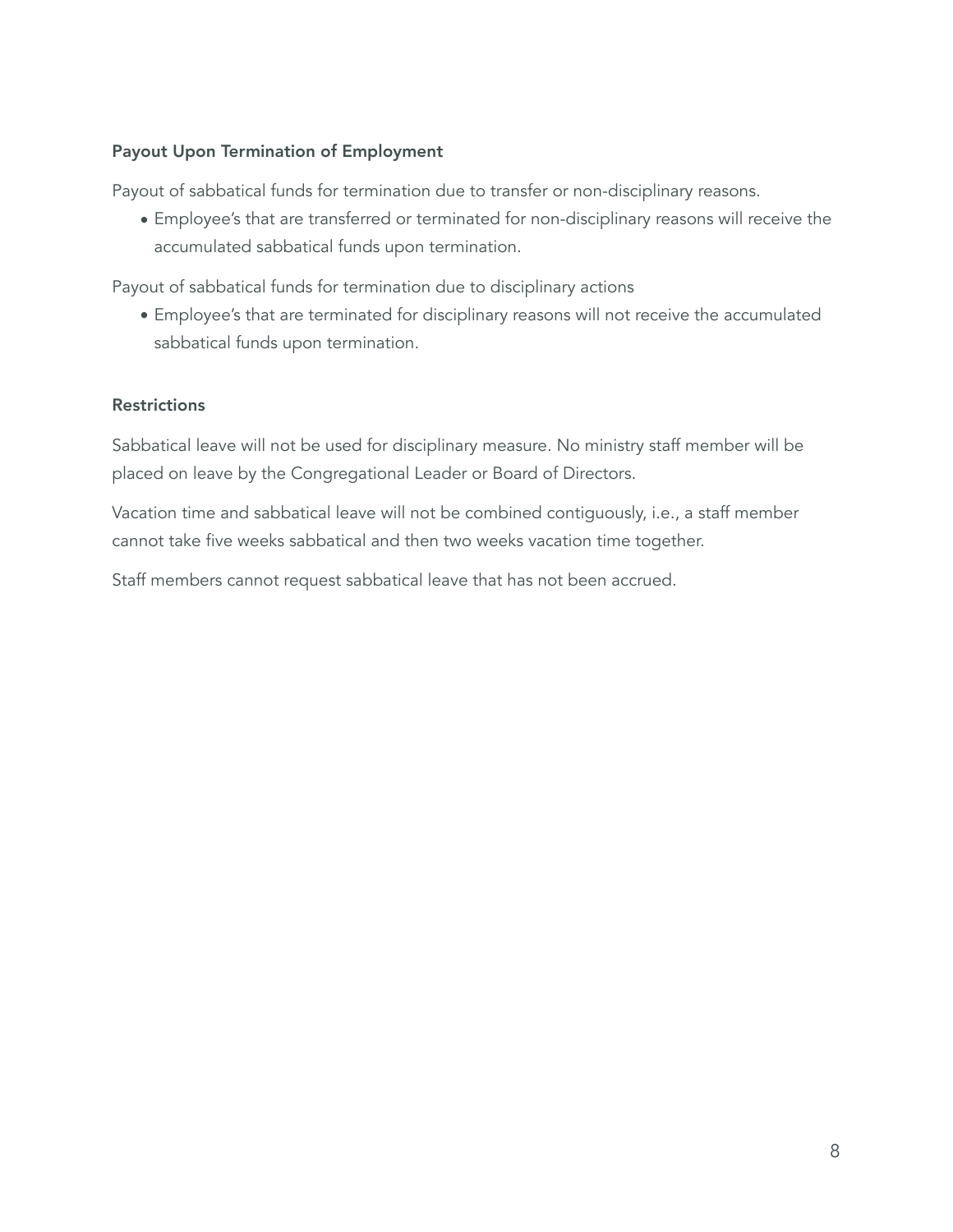#### Calvary Baptist Sabbatical Policy

#### Rationale

This sabbatical policy is established to both serve the needs of the pastor and the Body of Christ. Pastors will be able to maintain their physical, emotional, educational, and spiritual health for long-term ministry. The church will benefit from long-term relationships with healthy shepherds who are able to maintain their vision and vitality for ministry.

There are three (3) possible sabbatical goals. Sabbaticals may be granted by the Elders for any one or combination of these goals based on the need of the Pastor.

- Physical Refreshment
- Spiritual Reflection
- Ongoing Education

Scholarship money for continuing education may be available based on church finances and will be considered on a case-by-case basis.

#### Procedures

Sabbatical time is earned by full-time pastors at the following rates:

- Lead Pastor:
	- Six weeks paid time after 3 years
	- Six additional weeks after 5<sup>th</sup> year
	- Six additional weeks after 7<sup>th</sup> year
	- Maximum accrued time of 18 weeks
	- Sabbaticals may be used in 6-week increments.
	- No additional time is accrued until a minimum of 6 weeks has been used
- Other Full-Time Pastors:
	- Four weeks paid time after 3 years
	- Four additional weeks after 5th year
	- Four additional weeks after 7th year
	- Maximum accrued time of 12 weeks
	- Sabbaticals may be used in 4-week increments.
	- No additional time is accrued until a minimum of 4 weeks has been used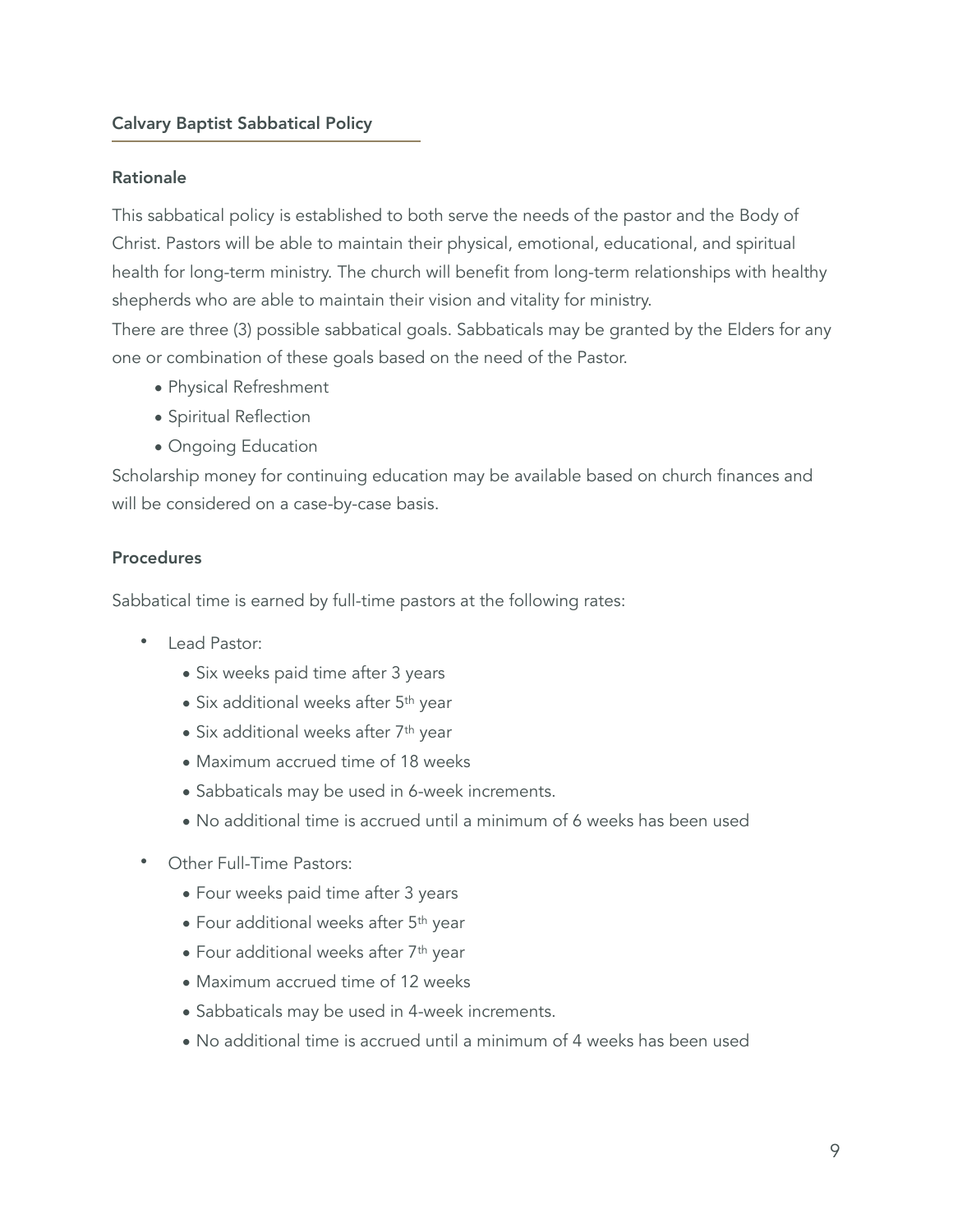If a Pastor moves from Associate to Lead position, his accrual rate changes at the date of position change and is not retro-active.

Only one (1) Pastor can be on sabbatical at a time.

Application must be made to Elders for all sabbatical time, and should include its purpose and recommendations for coverage of duties during sabbatical.

Elders may suggest that a pastor take a sabbatical if need arises.

This policy may be adapted and/or amended at the discretion of the Elders.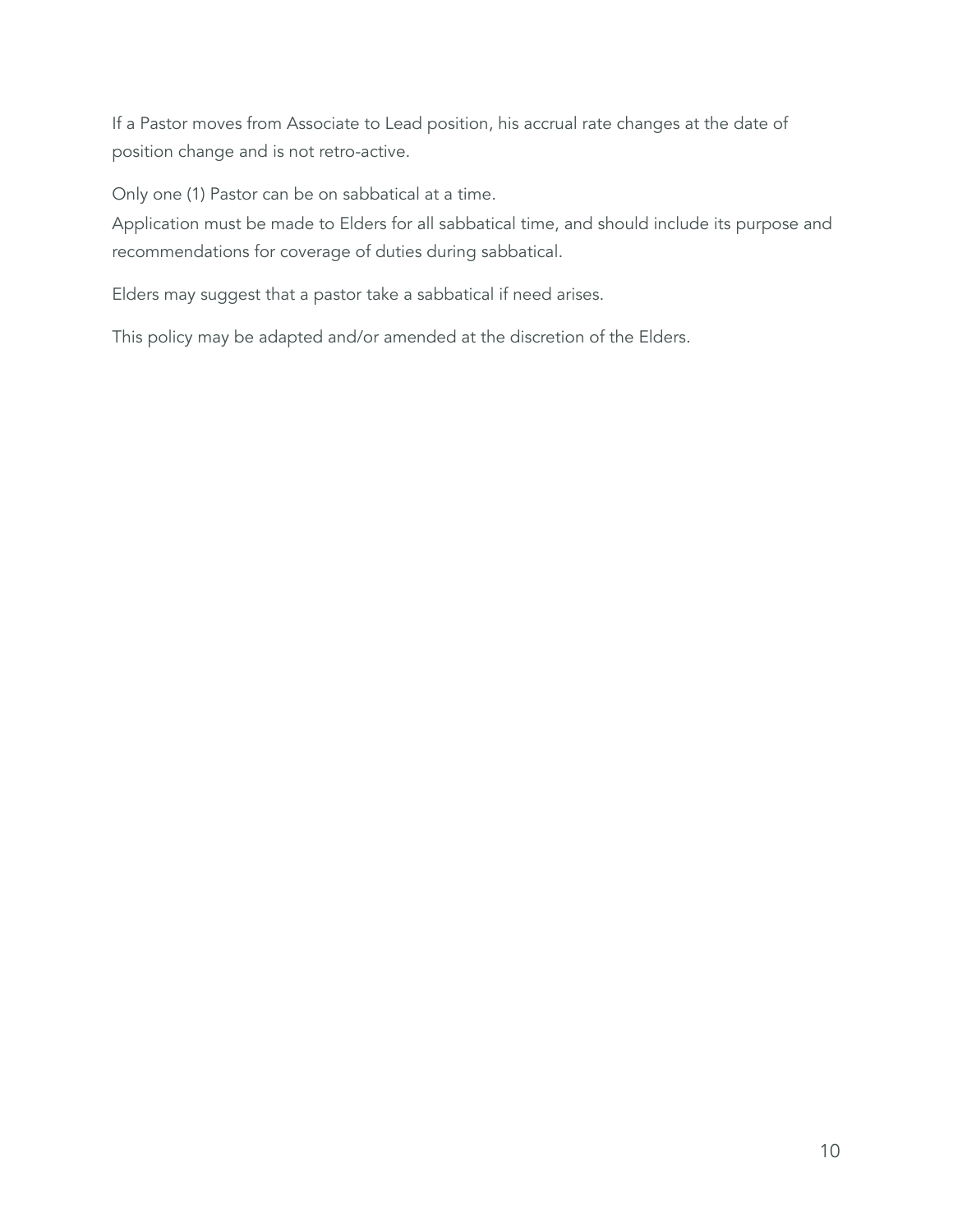#### Excerpt from Denver Church of Christ Sabbatical Policy

The church will afford the senior staff a sabbatical leave starting at the age of 40 years old. Administrative staff that meet the criteria will be considered on a case by case basis. Sabbatical leave of up to 1 month after each 5 years of full-time ministry to the Denver Church of Christ. Additionally, sabbatical will be considered every 5 years thereafter. Sabbatical time is intended to afford staff and the congregation time to reflect on our mutual ministry in Christ and live more fully to our call as Christ's church.

During the sabbatical, the church will continue to pay staff members their full salary, benefits and an adjusted Accountable Reimbursement Plan (ARP) to ensure recurring costs such as: phone, internet are covered during the Sabbatical period. The church will also cover reimbursements, at the discretion of the elders, for various needs during the Sabbatical, such as books, travel, etc. The church and leadership will be responsible to maintain the church's programs, worship, and each other.

Staff must share plans regarding intention to take sabbatical leave with the Elder's and Lead Evangelist at least one year prior to the anticipated leave to afford adequate time to plan and budget appropriately. Unless otherwise agreed before the sabbatical, staff must continue service to the church for at least one year upon return from sabbatical. If not, the staff would be expected to reimburse the church for salary, benefits, and expenses incurred during the leave. Reimbursement will be prorate based on the number of months of service after their return from sabbatical. Sabbatical leave must be used while employed by the church and cannot be accrued and/or combined with future sabbatical or exchanged for pay upon leaving the church.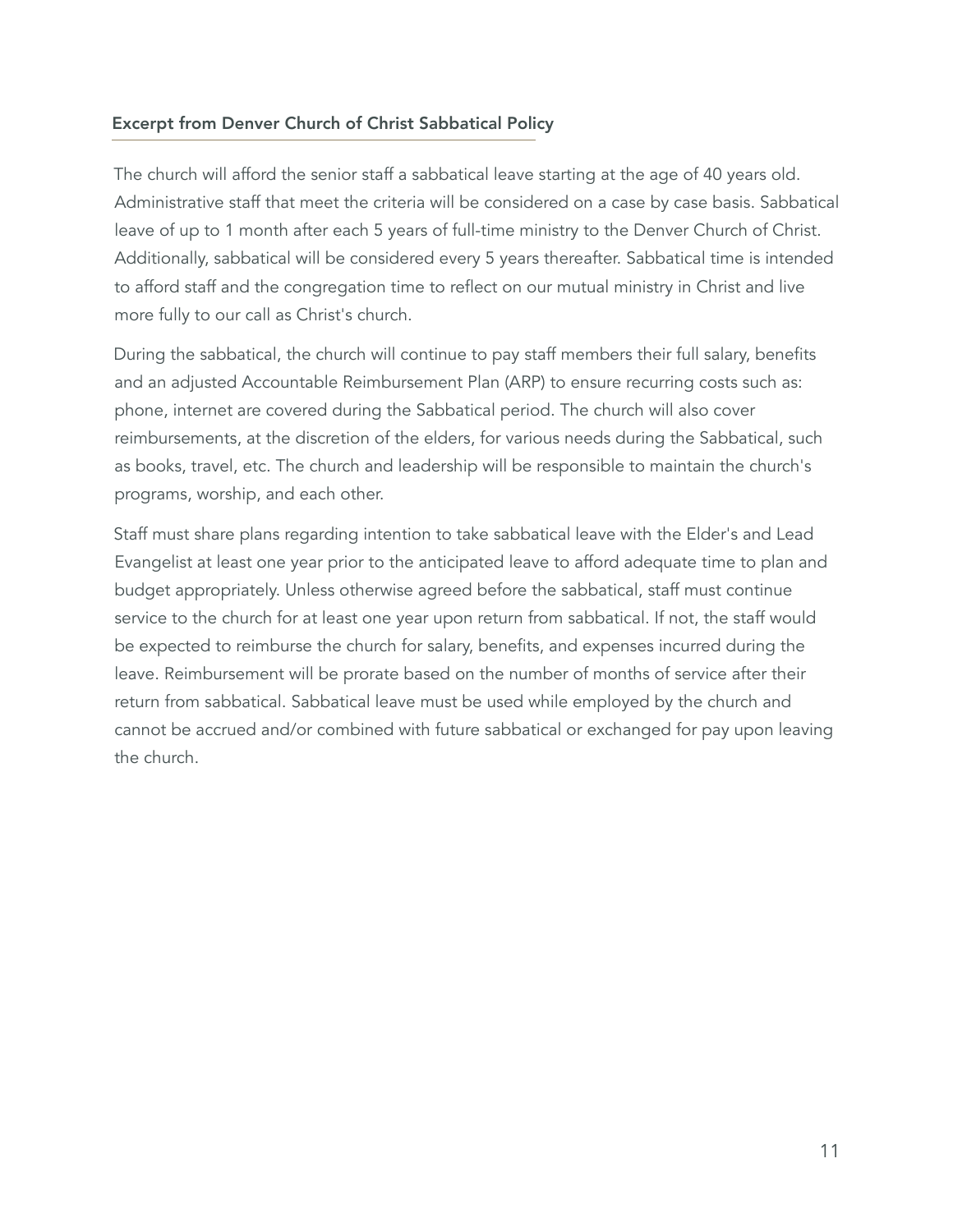#### ICOC Elders Guidelines for Sabbatical/Renewal Leave

*Remember the Sabbath day by keeping it holy. Six days you shall labor and do all your work, but the seventh day is a sabbath to the LORD your God. On it you shall not do any work, neither you, nor your son or daughter, nor your male or female servant, nor your animals, nor any foreigner residing in your towns. For in six days the LORD made the heavens and the earth, the sea, and all that is in them, but he rested on the seventh day. Therefore, the LORD blessed the Sabbath day and made it holy.* Exodus 20:8-11

*The LORD said to Moses at Mount Sinai, "Speak to the Israelites and say to them: 'When you enter the land I am going to give you, the land itself must observe a sabbath to the LORD. For six years sow your fields, and for six years prune your vineyards and gather their crops. But in the seventh year the land is to have a year of sabbath rest, a sabbath to the LORD. Do not sow your fields or prune your vineyards. Do not reap what grows of itself or harvest the grapes of your untended vines. The land is to have a year of rest.* 

Leviticus 25:1-5

#### Definition

A sabbatical or renewal leave (hereafter "sabbatical") is a time of release from normal duties to devote time to intentional spiritual, emotional and mental renewal, refreshment and study; it is not a vacation or personal leave. The sabbatical may take different forms (see 'Types of Sabbatical / Renewal Leaves' below). The intent of the sabbatical is to enhance the personal ministry of the minister and to further the ministry objectives of the church. Sabbatical leaves are granted upon approval by the [official board of the church].

#### General Principles and Considerations

The concept of a sabbatical leave is deeply and indisputably rooted in Scripture. The word "sabbatical" is derived from the Old Testament idea of "Sabbath," a Hebrew word meaning "rest." Historically in academia (and in churches), the professionals were given a Sabbath (sabbatical) every seventh year. The observation was that academic professors and ministers were so worn out after six years of teaching and leading that they needed a year of rest, recovery, renewal, and reeducation for their field of endeavor. The assumptions were that it benefited the institution (re-energized, renewed and strengthened service and leadership). It is based on Genesis 2:1-4 in which God modeled and later required (Exodus 20:8-11) the setting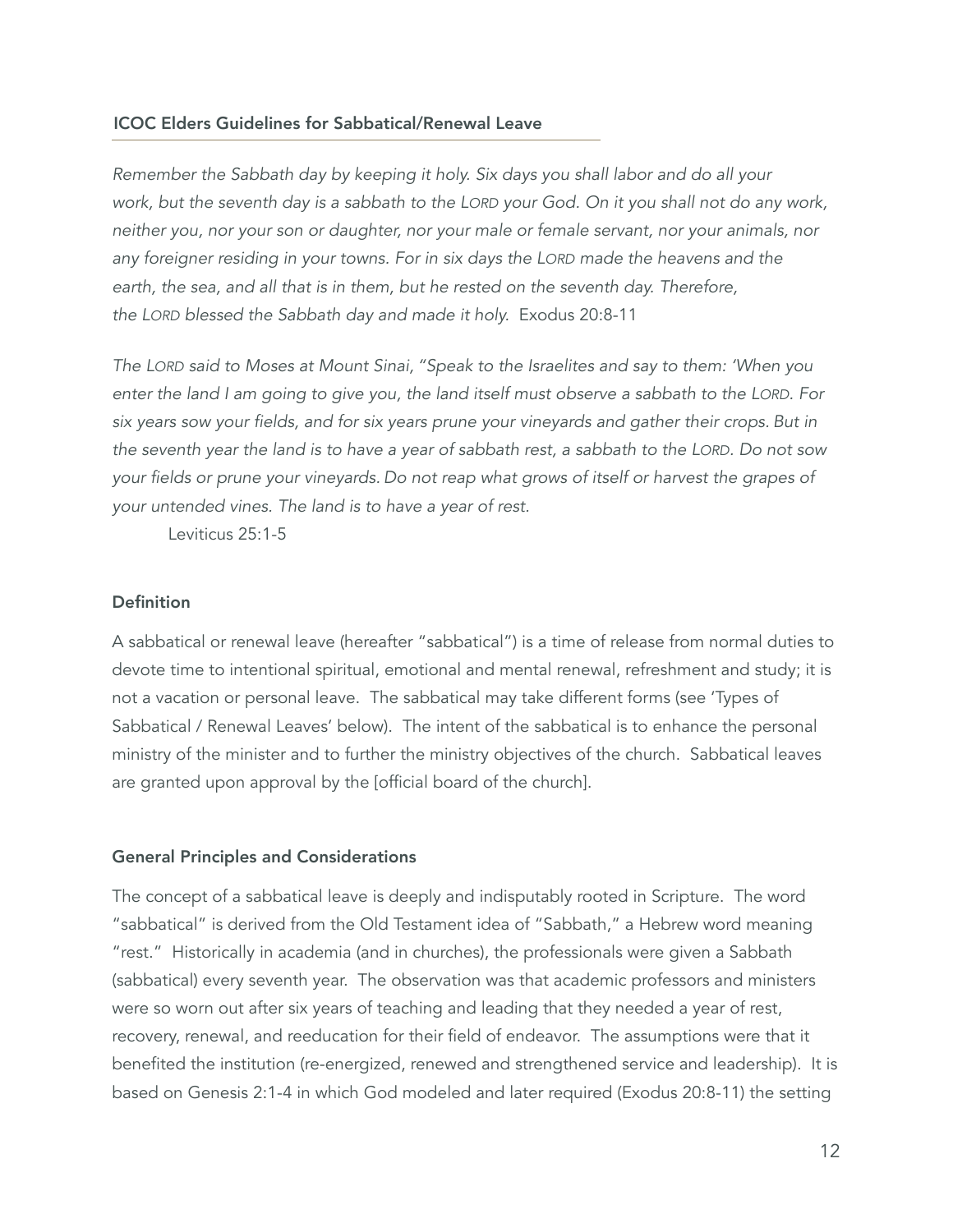<span id="page-12-1"></span>asideof one-seventh of our time for restoration.<sup>[2](#page-12-0)</sup> Among the Israelites, God instituted the sabbath year (Leviticus 25:1-5), where on every seventh year, the children of Israel were to refrain from farming the land and let the earth rest. Both the Israelites and the land benefited from the sabbath rest.

Ministers desperately need to recreate and restore what has been worn down by day-to-day encounters with reality. Nourishing one's body, mind and spirit, and regaining perspective requires a change of pace and place, perhaps in the form of a pilgrimage. Jesus provides an excellent example to follow. He actively nourished His whole person, body, mind and spirit – in prayer, in teaching, in travel, in time alone, in rest and in the caring for people. Through the way He lived, the apostles who walked and worked with Him learned from Him and benefited as well. That is what sabbatical is about – an extended pilgrimage away from the "normal" activities of life in the exercising of the roles, functions and responsibilities of the ministry vocation and a pilgrimage into other activities which renew, restore, rebuild and rejuvenate the whole person, body, mind and spirit. A significant change of life and living for an extended period of time ultimately benefits the person, his/her family and the ministry.

Sabbatical / renewal leave typically includes time for prayer, meditation, reading, writing, resting, reflection, fasting or other diet management, traveling, visiting new places and engaging in new experiences and experiencing different cultures. The best sabbaticals usually are more open-ended than rigid, allowing for the surprises, and possible new direction, that may come. Jesus' forty days in the wilderness marked a turning point in His ministry. David tended sheep and learned valuable lessons about God's care and provision. After being struck down on the road to Damascus, Paul disappeared into the desert of Arabia for three years, and emerged with a new vision. Sabbatical is a time to rest, receive, be nurtured and reflect on your relationship with God and your own story, so that the worker can be renewed, refreshed and revitalized by the breath of God.

Renewal provides opportunities for the heart to sing, but Sabbath rest has become a lost concept in modern life. Current technology and multi-tasking have inhibited the ability to balance periods of work and rest. Many faithful people feel that they must work ever longer and harder even though this is contrary not only to the wisdom of biblical teachings but to all we know about learning, productivity and creativity. For peak performance, all humans need a good rhythm of work/rest. God's people today need to re-learn the importance of Sabbath.

<span id="page-12-0"></span>[<sup>2</sup>](#page-12-1) See also Exodus 23:12, 31:15, 34:21, 35:2; Leviticus 23:3; Deuteronomy 5:13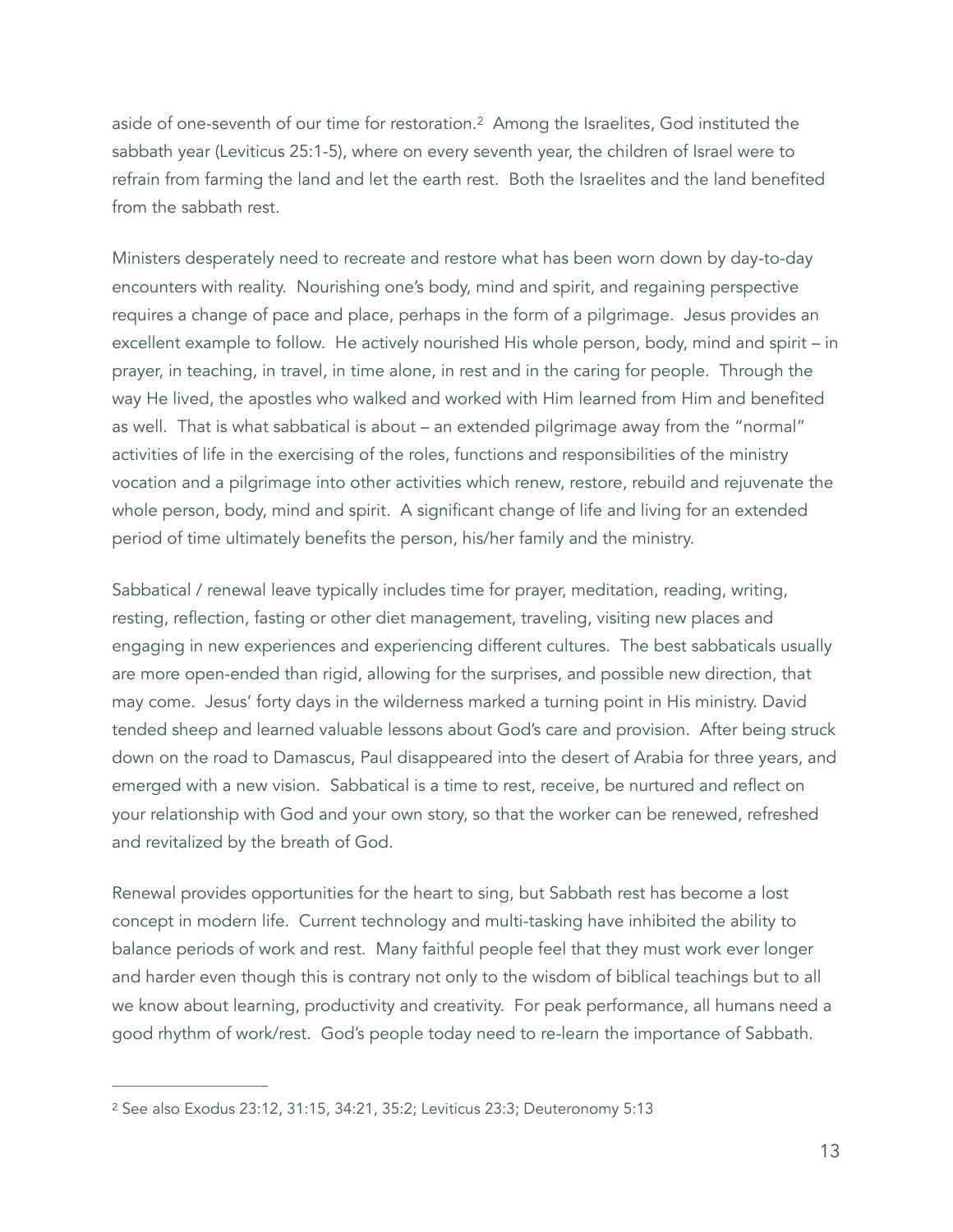Sabbath is a central biblical concept. God rested from the work of creation; God also commands that very creation periodically to stop working and rest.

#### Biblical illustrations

Jesus' own life and ministry reflect a deep understanding and appreciation for the rhythms of life. The demands upon Him were so great that His own ministry was punctuated with times of withdrawal for prayer and spiritual solitude. He often withdrew from the crowds, for renewal and to seek a quiet place to pray:

*Immediately Jesus made the disciples get into the boat and go on ahead of him to the other side, while he dismissed the crowd. After he had dismissed them, he went up on a mountainside by himself to pray.* Matthew 14:22-23

*Very early in the morning, while it was still dark, Jesus got up, left the house and went off to a solitary place, where he prayed.* Mark 1:35

*Immediately Jesus made his disciples get into the boat and go on ahead of him to Bethsaida, while he dismissed the crowd. After leaving them, he went up on a mountainside to pray.* Mark 6:46

*Yet the news about him spread all the more, so that crowds of people came to hear him and to be healed of their sicknesses. But Jesus often withdrew to lonely places and prayed.* Luke 5:15-16

*One of those days Jesus went out to a mountainside to pray and spent the night praying to God.* Luke 6:12

Jesus did not limit these periods of withdrawal to Himself. Mark recalls Jesus telling His disciples to "Come with me by yourselves to a quiet place and get some rest" because "so many people were coming and going that they did not even have a chance to eat." [Mark 6:31] If Jesus needed to distance Himself on occasion from the press and clamor of the crowd to find peace and renewal of calling and purpose, how much more do modern ministers need that!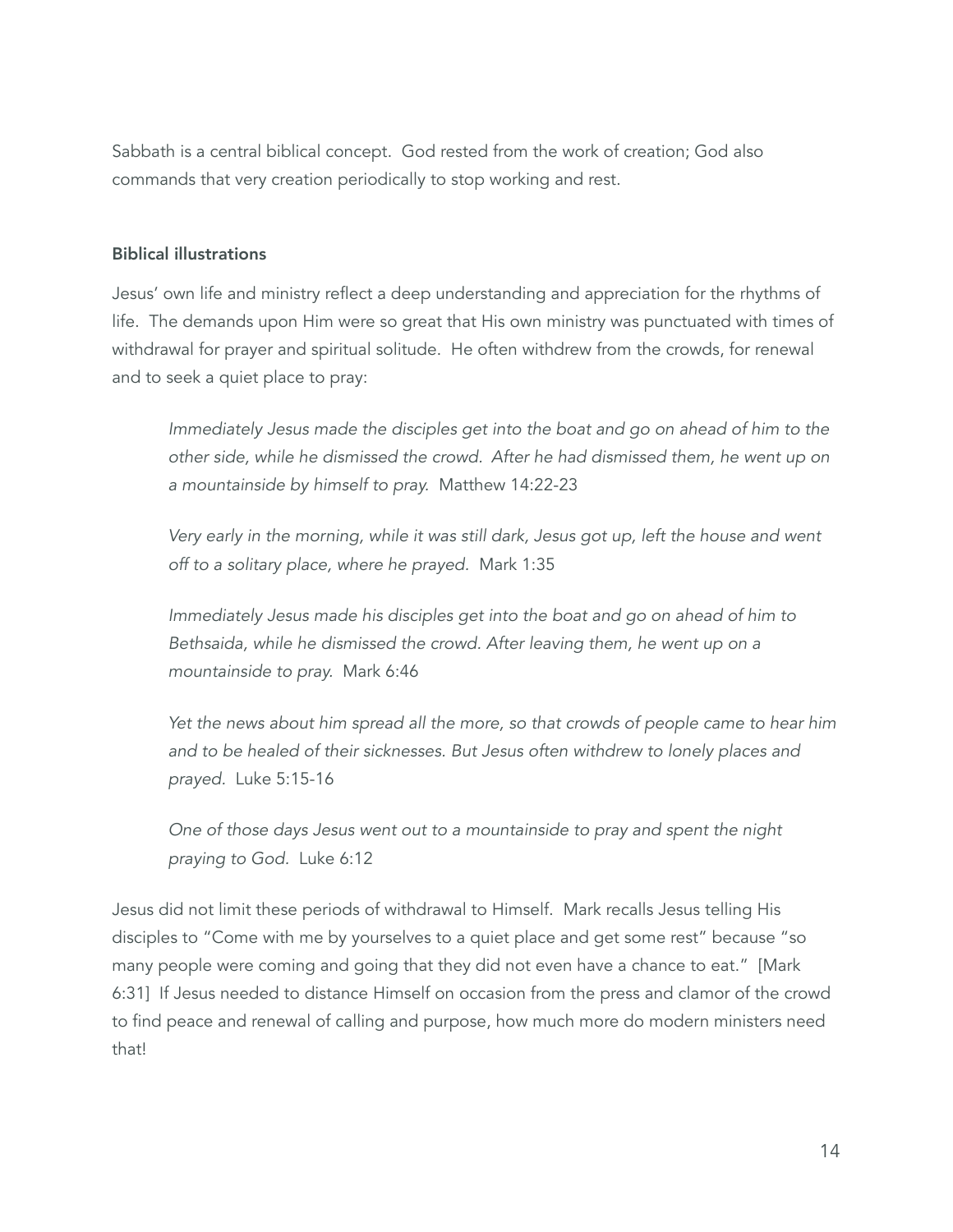#### The Need for Renewal/Sabbatical

Life-long continuing education for ministry leaders is important for sustained ministry vitality. Sabbatical time for ministry staff invites participation in the rhythm established in creation, a rhythm of creativity and work, followed by restoration and renewal. In the pattern of our Lord's life, we see intense activity and contact with people alternating with time apart, time to listen and to be replenished. Ministry sabbatical time is necessary for the ongoing growth, nourishment and renewal of those who are ordained to lead the people of God and the congregations they serve.

Sabbatical allows space and time for the renewal of vision and hope, through the gift of rest from regular work schedules; it is a gift the congregation can give to the minister in recognition of faithful ministry over an extended period of time. The daily pressures of ministry can obscure the vocation that is the foundation of the profession; sabbatical leave allows ministers the opportunity to listen to the call of the living God and to discern direction for ministry. With careful planning and good communication, ministry sabbatical may be a source of newness for the whole congregation; the time is an opportunity for the minister to be made new, then to preach, teach, and minister from that newness in Christ.

#### The Purpose

The fundamental purpose of a ministry sabbatical is to allow rededication to the vocation. Therefore, sabbaticals should provide opportunities for reflection and renewal toward the end of being re-grounded in the life of God who calls us to servant leadership. Continuing education can and often should be part of sabbaticals. The vocation of ministry requires certain skills and capacities appropriate to the particular situation in which a minister serves. As needed and appropriate, the sabbatical may enable the minister to deepen and enhance existing vocational skills or to acquire new ones.

The normal expectation would be that sabbatical / renewal leave would be agreed upon only with a commitment to a mutually agreed period of continuing service.

#### **Eligibility**

A minister becomes eligible for a Sabbatical / Renewal leave when: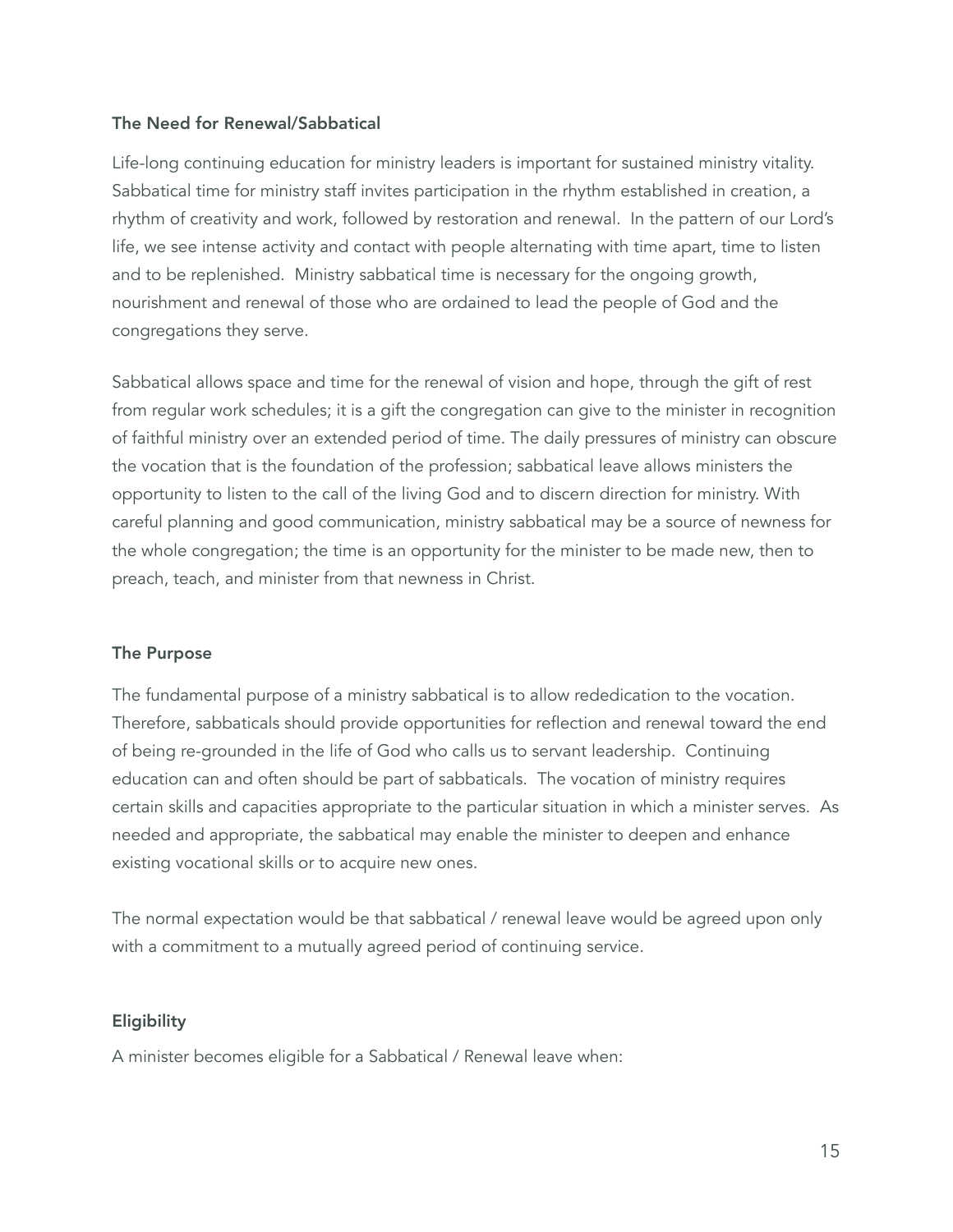- <span id="page-15-2"></span>1. The minister has served at least *[x]* full years as an ordained minister *[3](#page-15-0)*
- 2. The minister has served at least *[x-2]* years continuously in the congregation granting the leave
- 3. There has been a minimum of *[x]* years since the previous leave
- <span id="page-15-3"></span>[4](#page-15-1). A Sabbatical / Renewal Leave will be limited to [y<sup>4</sup>] months
- 5. The minister has followed the steps outlined in "Guidelines for Implementation of Sabbatical / Renewal Leave"

All ministers fulfilling the conditions indicated above, are eligible for consideration for a sabbatical / renewal leave. There may be situations in which a minister may be eligible, yet a leave cannot be granted.

#### Types of Sabbatical / Renewal Leaves

A sabbatical leave may include one or more or a combination of the types of leaves listed below.

- 1. **Study Leave** a study leave is taken to focus on a particular learning goal such as completion of a defined academic course/program, seminar or study. The purpose must be defined in advance and reporting should be provided by the minister regarding the progress and results of the study. The length of the leave may range from a few weeks to several months or a full year.
- 2. Rest and Spiritual Renewal Leave Spiritual renewal and rest should be a component of every type of leave, however at times a leave may be necessary for this purpose alone. If there has been an extended or particularly intense time of pouring him/herself out for the church, the minister may need an extended time to replenish spiritual resources through prayer and reflection. This may include time at a retreat center including reading, rest, maintaining spiritual disciplines and worship and journaling. There must be clear goals set for the purpose of the leave and accountability established through formal reporting of outcomes at the conclusion of the leave.

<span id="page-15-0"></span>Typically 6 or 7 years. Consider Genesis 1, for the rest after 6 days of creation, or Deuteronomy 15 with *[3](#page-15-2)* the cancellation of debts after 7 years.

<span id="page-15-1"></span>Typically 3 to 6 months. The length of the leave may vary according to the need which it is intended to *[4](#page-15-3)* meet and the objectives which it proposes to fulfill (e.g., educational courses of study)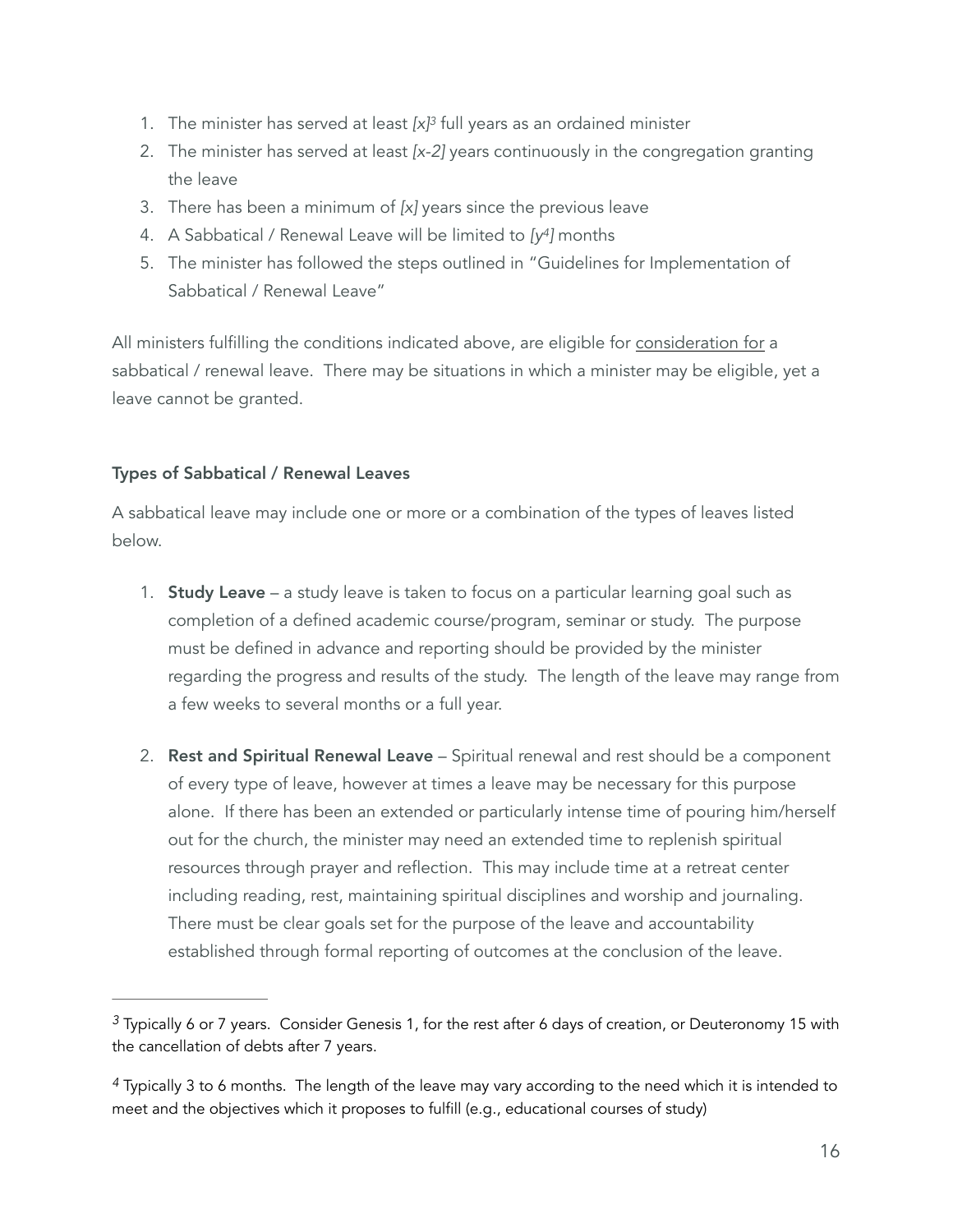- 3. **Service Leave** On occasion a minister may have specific expertise or interests that may be needed by a sister church or organization on a short-term basis. A church may decide to release a minister for a time to fill this need. Examples may include overseas service or service to a local church agency or institution. This may include interim teaching, administrative support, return to countries previously served or helping to start a new ministry. The length of this type of leave varies depending on the situation, however, it should be defined in advance.
- 4. **Special Assignment** This type of leave may include a special assignment to write children's ministry curricula or other materials, to visit other churches/ministries, or to assist in the development of a local service ministry. This type of leave is typically a short period, usually a month or less in duration.
- 5. Pastoral Exchange This type of leave involves a short-term exchange with another minister in a different setting. This may be an international exchange including exchange of homes and jobs while retaining current salary. This may also include an exchange within North America with a minister of a different cultural congregation. Typically this type of leave would be two to six months, however it may be longer depending on the situation. The duration should be defined in advance.

*Note: in situations where travel is required, especially to the developing world, insurance may be impacted. The individual taking the sabbatical must discuss any potential concerns regarding coverage with the administrative staff of the church or the insurance brokers.*

#### Additional Considerations

1. What are the potential benefits to the church? A church is a body that requires the contribution of all members. At times, ministry staff roles may be seen as not only leadership and equipping roles, but also for completing much of the work required for effective ministry. Having a staff member away provides opportunity for others in the church to step up to use their gifts. A planned leave is a healthier alternative for the church than a forced time away due to burnout or health concerns. In addition, the larger church may benefit from ministers who are available for short-term assignments. The exchange of ideas, gifts and resources can strengthen the witness of the church of Jesus Christ.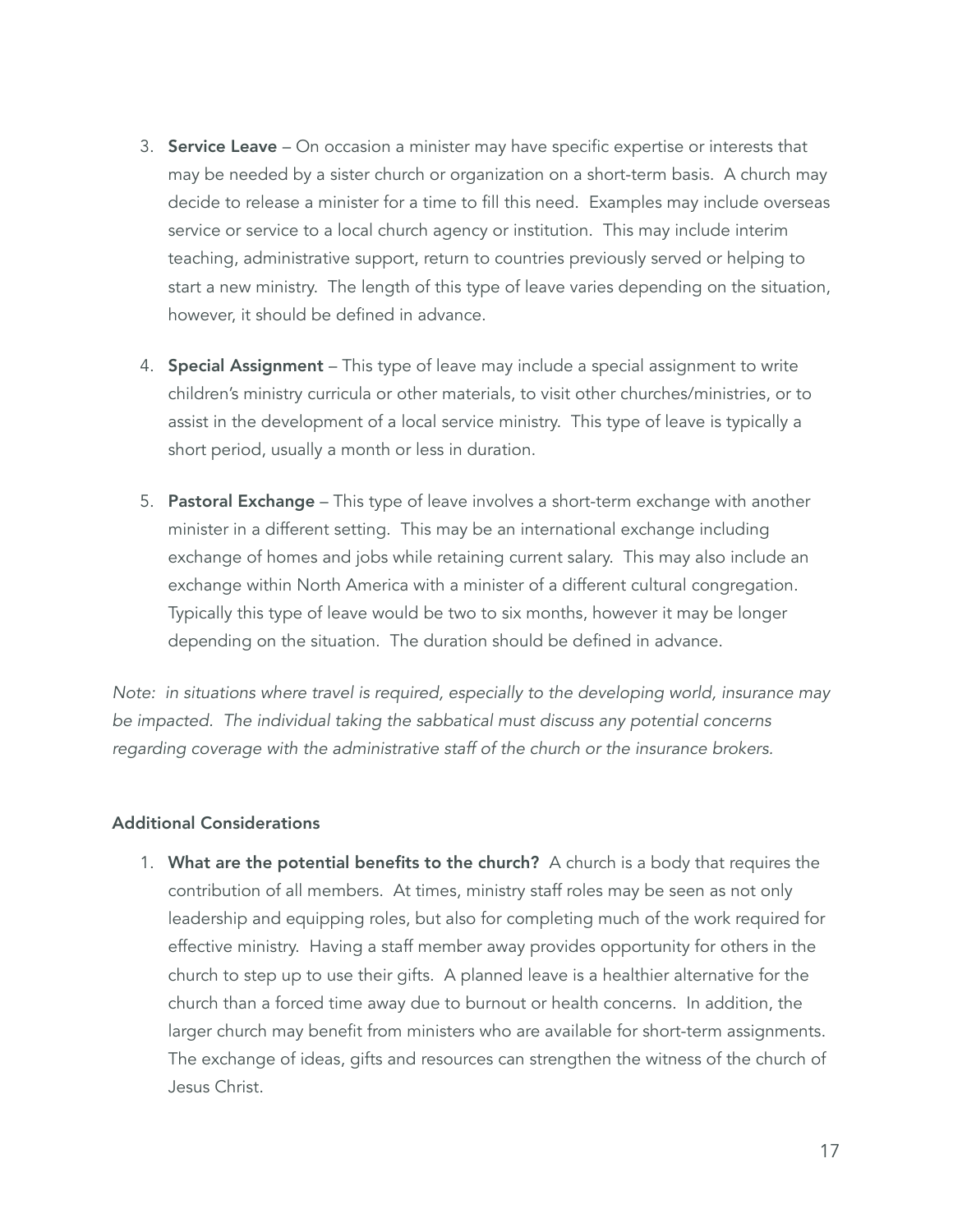- 2. Sabbatical Costs? The church continues to pay the full salary of the individual taking the leave. In situations where the leave may be longer in duration, the church may determine to pay only a portion of the salary if extended past the agreement. Depending on the type of leave, such a service or exchange leave, there may be ministry costs which the church may agree to cover.
- 3. Will programs be affected? By ensuring that adequate preparation is made and alternative leadership is in place well in advance of the sabbatical, there should be minimum disruption to ongoing programs. This further supports the need to apply for a sabbatical leave well in advance of the intended start date.
- 4. Will attendance be affected if the senior 'preaching' minister takes a sabbatical? Having regular 'preaching' ministers provides sustained and consistent ministry, however a church may also benefit from contributions of other preachers, from inside and outside of the church. Many churches may find that this provides further opportunity for others to develop their speaking gifts. A church may also consider hiring an interim minister to provide continuity during the leave.
- 5. Will the minister come back? Typically the minister will come back refreshed, renewed and eager to continue his/her ministry within the church. Depending on the situation, there may be an expectation built into the sabbatical agreement that the minister will agree to serve a pre-determined amount of time after the leave, for example, one (1) year. Ministers who take periodic leaves typically stay longer in their congregations. On occasion, a minister may determine during a leave that a permanent change is needed. There is little advantage to the church to insist a minister fulfill the obligation of a pre-defined term if his/her enthusiasm for the ministry is gone.
- 6. What should a congregation do? Discuss and determine what your approach will be to sabbatical leaves before a minister asks for one, recognizing and anticipating the benefits the church will see from a well-planned approach. A policy should be developed defining parameters around frequency, length, costs, etc., to provide a framework for sabbatical requests. There should be some flexibility built into the policy to allow for different types of leaves and the specific requests. Upon receipt of a proposal for a leave, the details should be negotiated with the minister and a written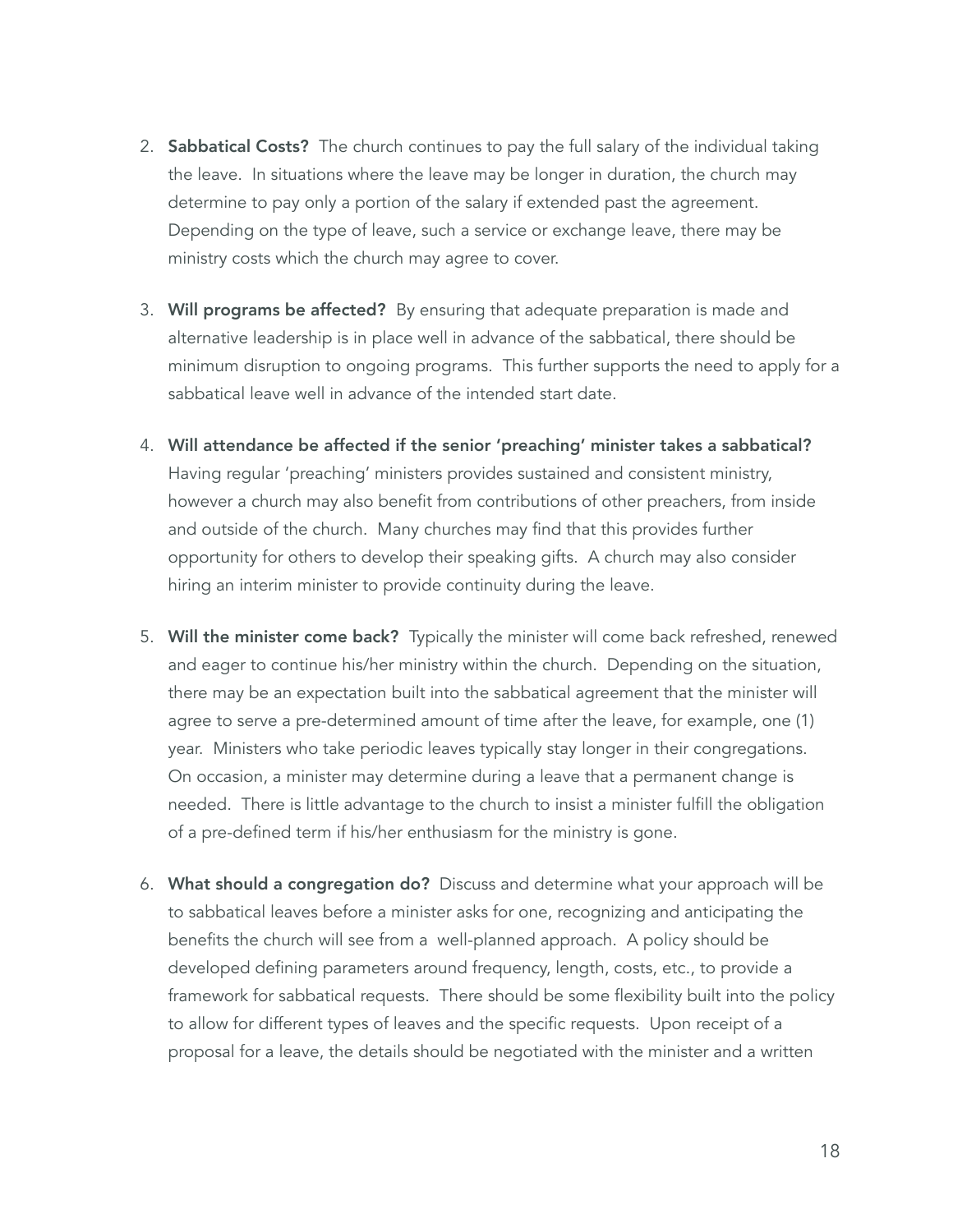agreement drafted. A checklist should be completed to ensure all relevant details and tasks have been completed.

7. What should a minister do? Talk with the official board or leadership team about the church's sabbatical leave policy. Determine when you may consider taking advantage of the policy, keeping in mind the opportunities that may be available for different types of leaves. It is best to begin thinking about this a year in advance or longer if your church has not previously offered sabbatical leaves. Seek counsel from colleagues and others about effective ways to use a leave. Develop a proposal to present to the appropriate leadership team. It is wise to have a sabbatical mentor or mentoring team established to provide guidance prior to and during the sabbatical.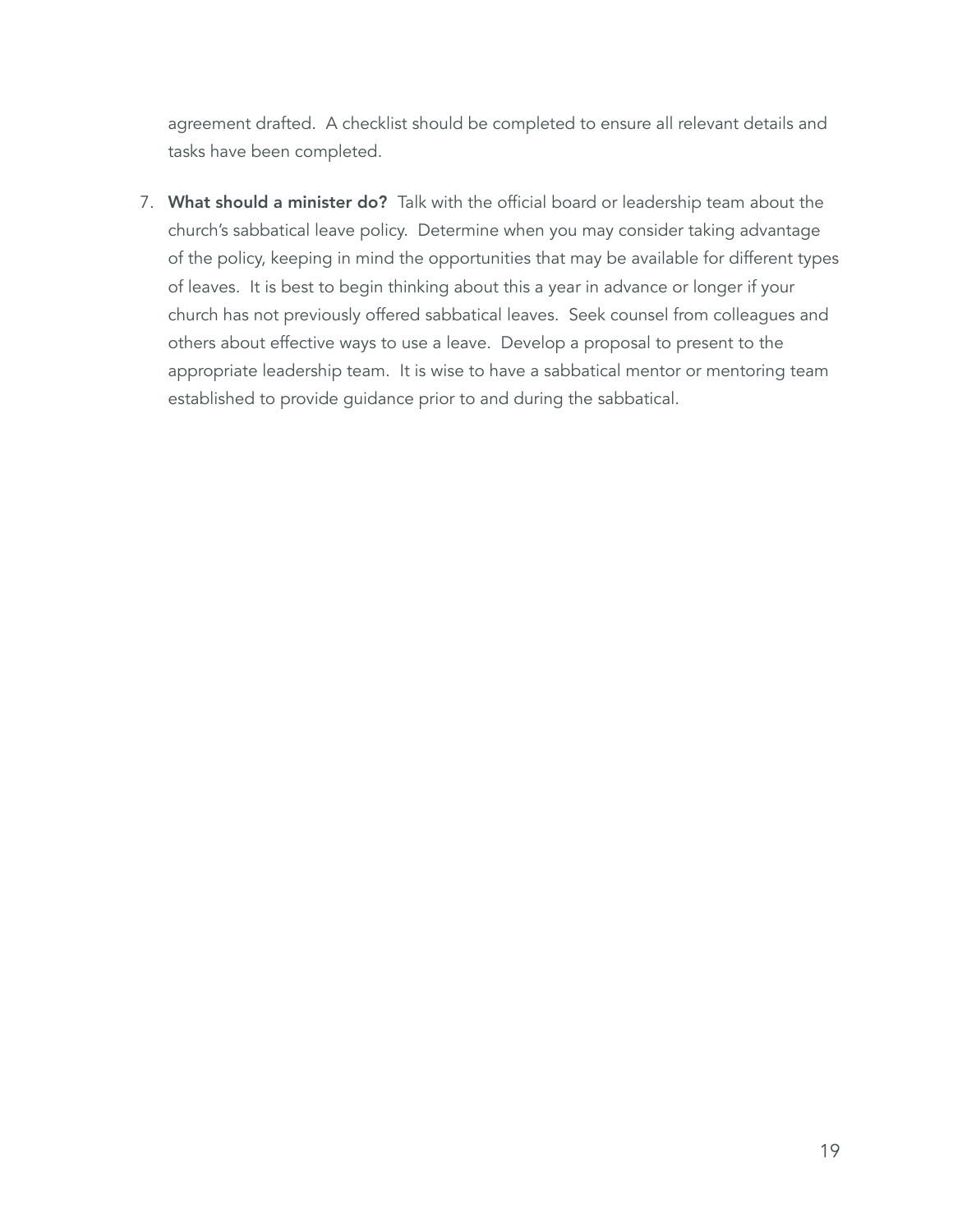## Resources for Further Study

#### Sabbatical Resoures

- *Leading on Empty* by Wayne Cordeiro
- *Clergy Renewal* by A. Richard Bullock, Richard J. Bruesehoff
- *Sabbaticals* by Rusty McKie
- *Journeying Toward Renewal* by Melissa Bane Sevier
- [http://media.focusonthefamily.com/pastoral/pdf/PAS\\_Sabbaticals.pdf](http://media.focusonthefamily.com/pastoral/pdf/PAS_Sabbaticals.pdf)
- [https://crosspointministry.com](https://crosspointministry.com/)
- <http://leadercareonline.com/>
- [www.soulshepherding.org](http://www.soulshepherding.org/)
- <http://www.lifeandleadership.com/ministry-resources/self-care-for-church-leaders.html>

#### Spiritual Retreat Resources

- *Silence and Solitude* by Ruth Haley Barton
- *Sacred Rhythms* by Ruth Haley Barton
- *Invitation to Retreat* by Ruth Haley Barton
- [www.transformingcenter.org](http://www.transformingcenter.org)

#### Sabbath Resources

- *Emotionally Healthy Church* by Peter Scazzero
- *Zeal Without Burnout* by Christopher Ash and Alistair Begg
- *Sabbath Keeping* by Lynne Baab
- *The Sabbath* by Abraham Joshua Heschel
- *Keeping the Sabbath Wholly* by Marva J. Dawn
- *Daily Office* by Peter Scazzero
- *Sabbath as Resistance* by Walter Brueggemann